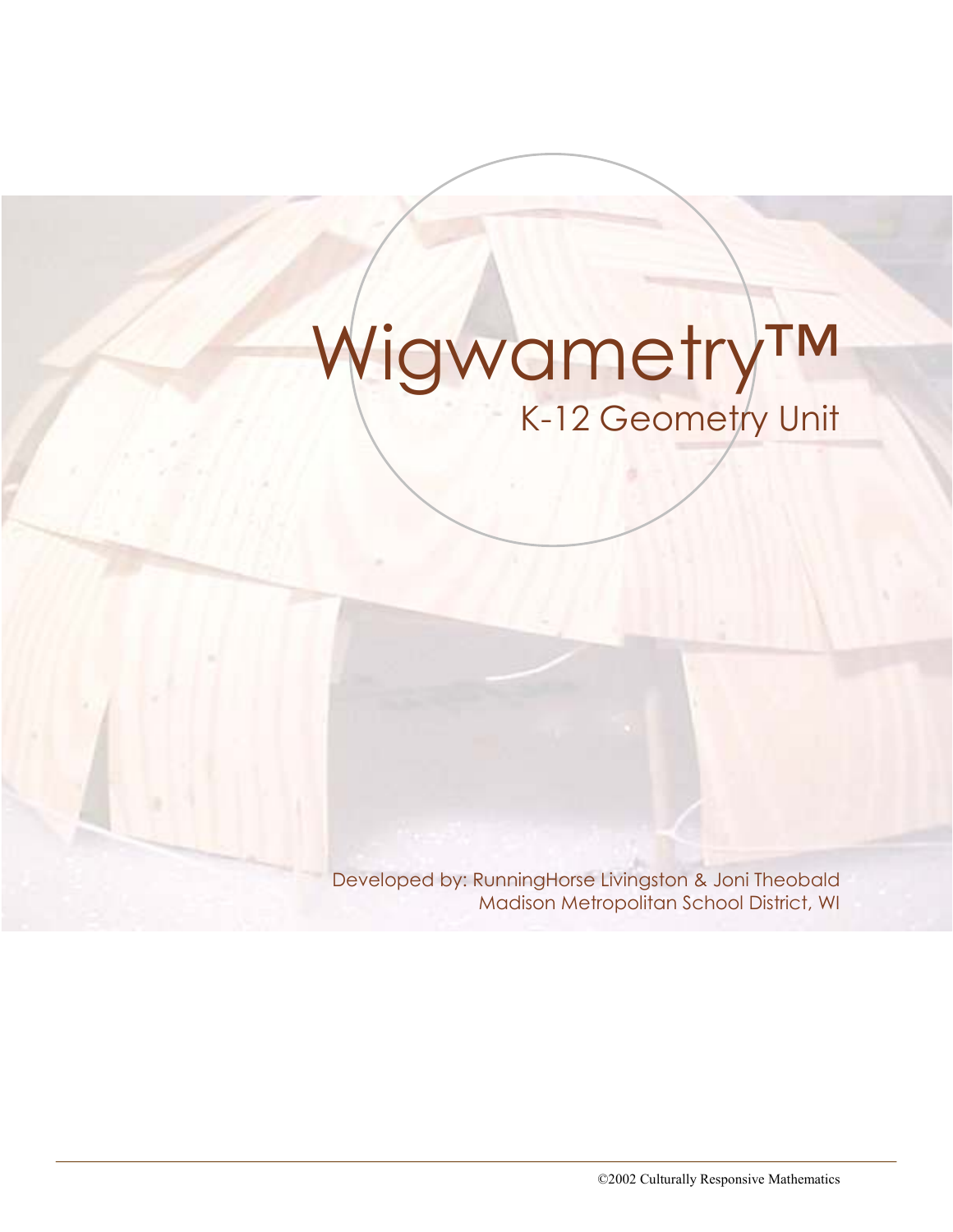# Birchbark House

"At the base of the tree, Nokomis left her offering, sweet and fragrant. Then she peered closely, deciding just where to make the first cut. Suddenly, she pressed her razor-sharp knife into the bark. Omakayas stepped back. Light filtered golden and green onto their faces. Tiny white flower poked out of dead leaves. There were still traces of grainy old snowbanks in the shadiest spots, but in places the sun was actually hot. Pow! As soon as Grandma made the proper cuts, the birchbark, filled with spring water, nearly burst from that tree! Omakayas helped her grandmother carefully push the bark aside, then the two peeled it away strip by strip. She and Omakayas carried the light papery pinkbrown rolls out of the woods, down a trail to a special place near the water. Here they set up the birchbark house."

> Louise Erdrich 1999

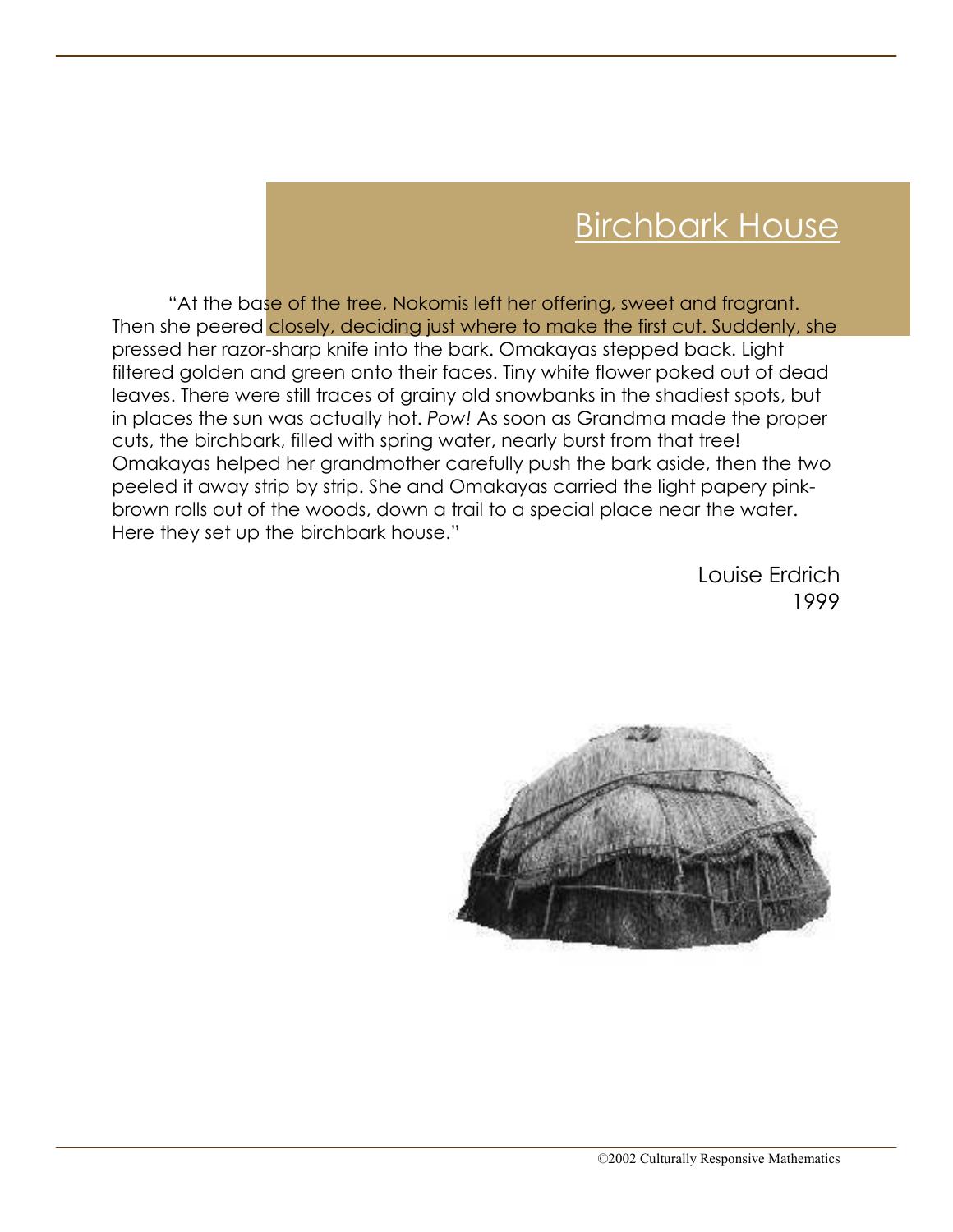#### **Wigwametry**

This culturally integrated and responsive unit will help students understand the mathematical, historical, and social importance of the wigwam structure in Northern Woodland cultures. Students will construct a scale model of the traditional home using geometric properties of circles and spheres.



## Cultural Information

The word "wigwam" is derived from the Ojibwe term for "home" or "house." The term "wigamig" does not necessarily refer to the domelike structure that is commonly associated with it, as some were oblong or conical, but early records describe them as crude circular shelters with little design.

When we went farther inland we saw their houses, which are circular in shape, about 14 to 15 paces across, made of bent saplings; they are arranged without any protect them from wind and rain. There is no doubt that if they had the skilled workmen that we have, they would erect great buildings, for the whole maritime coast is full of various blue rocks, crystals, and alabaster, and for such a purpose it has an abundance of ports and shelter for ships. They move these houses from one place to another according to the richness of the site and the season. They need only carry the straw mats, and so they have new houses made in no time at all. In each house there lives a father with a very large family, for in some we saw 25 to 30 people.

Giovanni da Verrazono The Voyages of Giovanni da Verrazzano, 1524-1528

While difficult relationships with European "discoverers" often prevented any thorough scientific or mathematical analyses of wigwam structures, the construction process reveals the need for remarkable problem-solving strategies.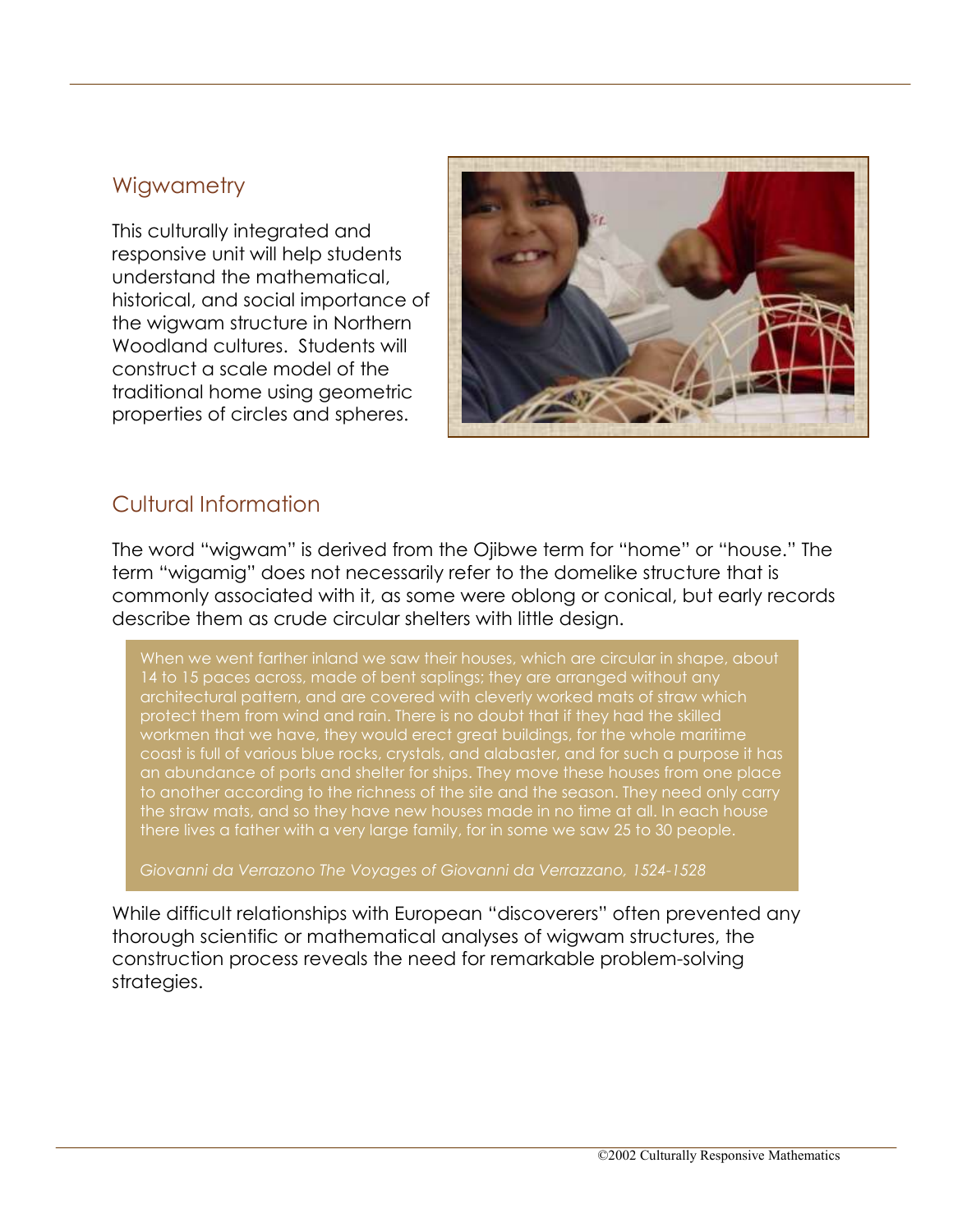# Lesson 1 - Circles

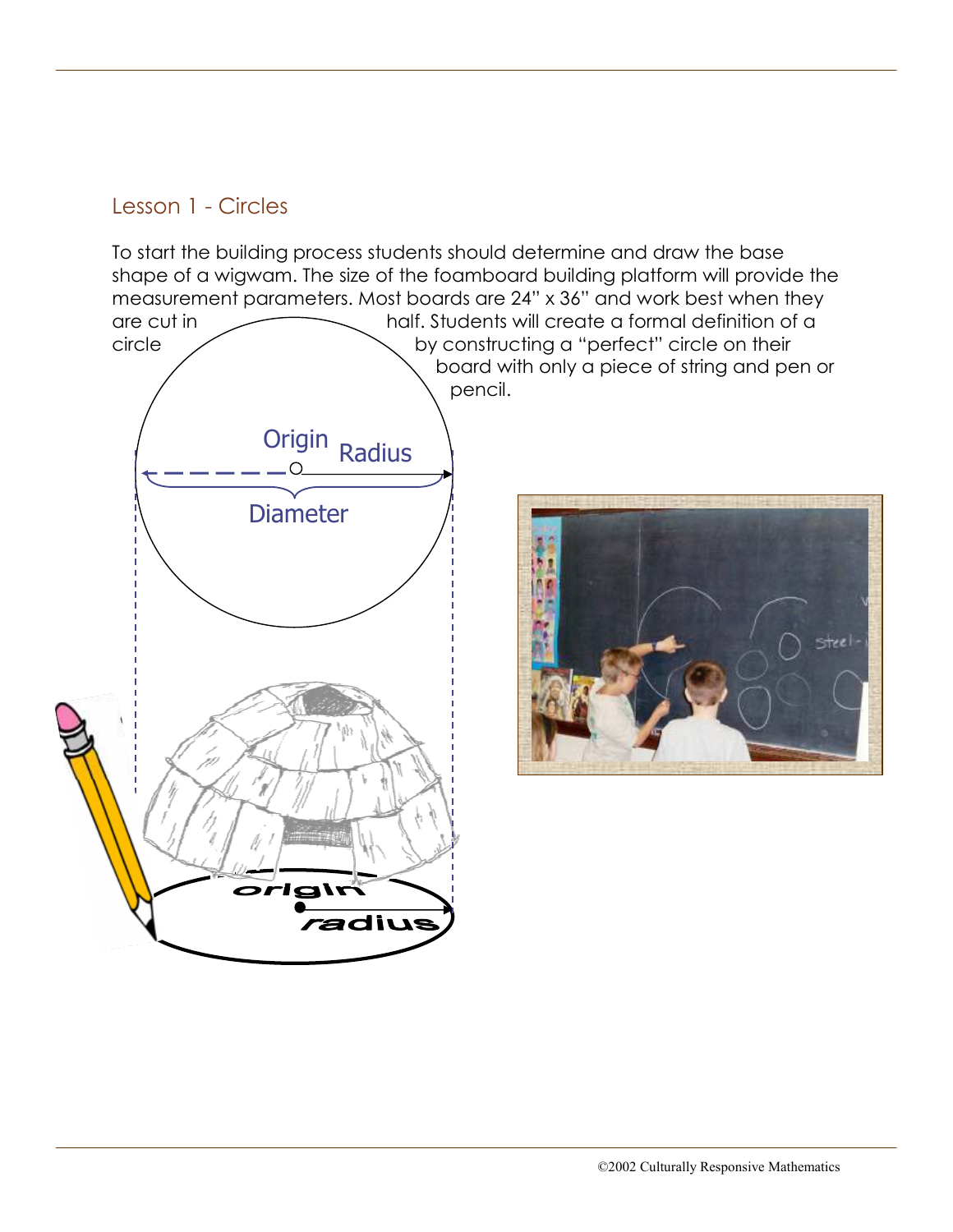#### Lesson 2 – Area

Once the base of the structure is drawn, measured, and labeled, students may begin covering the area with paper mats. Mats should resemble the traditional weaved mats that were originally used. In order to keep the math simple and neat, four mats should be



used and their size determined by the class. The size of each mat should be the same and should minimize the "leftover" material used in covering the base. Students may cut and paste the mats, and be certain to keep the remaining pieces. Relating square area to circular area helps construct the area formula πr 2.

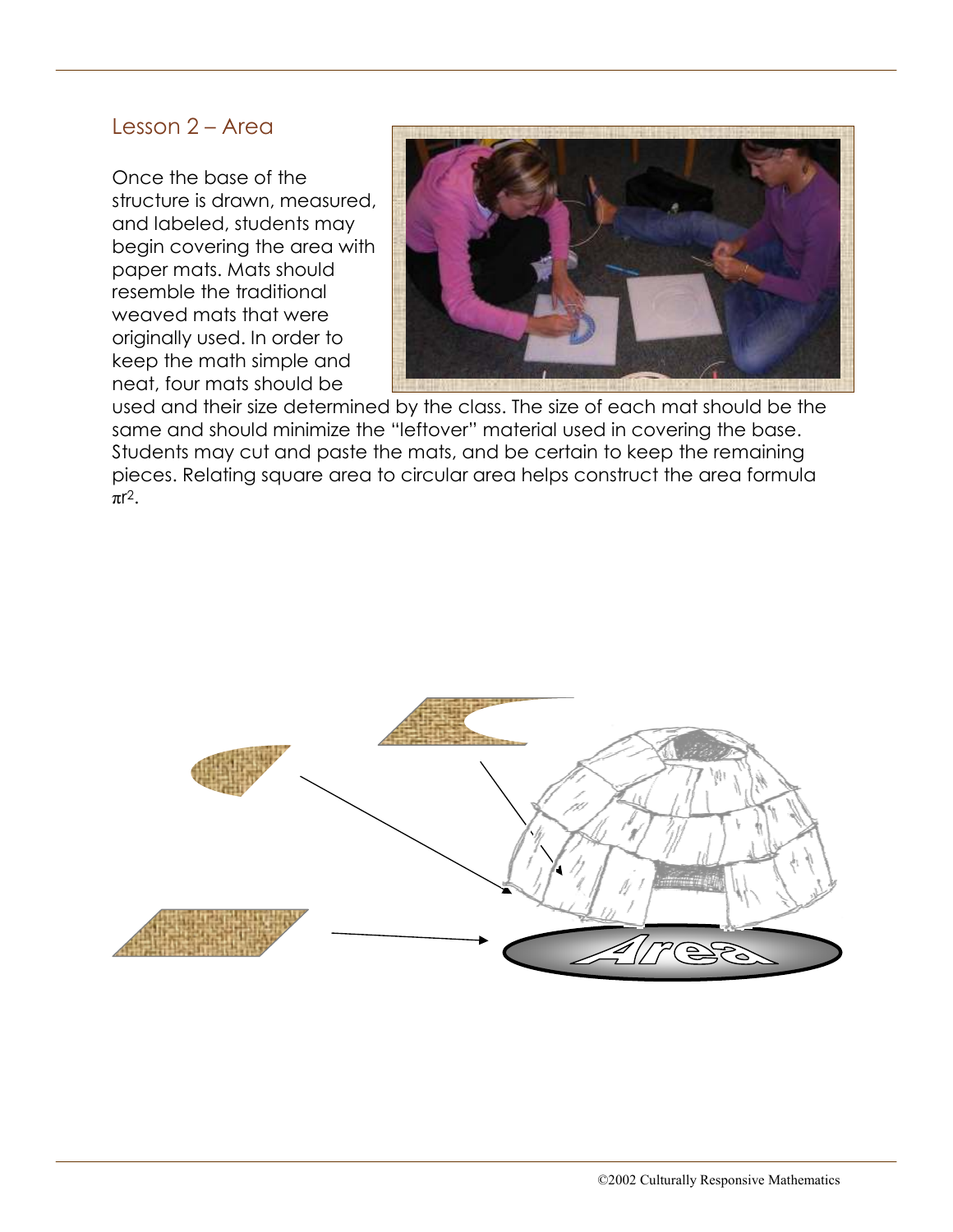### Lesson 3 – Surface Area



Once the base is covered, the frame will need to be enclosed as well. A great intergration idea is to include the concept of conservation. Students should try to determine ahead of time how much material they would need to cover their structure. The group who has the least amount of "waste" should be recognized. Birch bark paper is very easy to make with a black marker and pen. Once students have determined how much covering material they will need, they are given the exact amount, to see if it will fit. (Note – because of overlapping, it's better to overestimate). Student should cut pieces into the shapes they think are most appropriate.